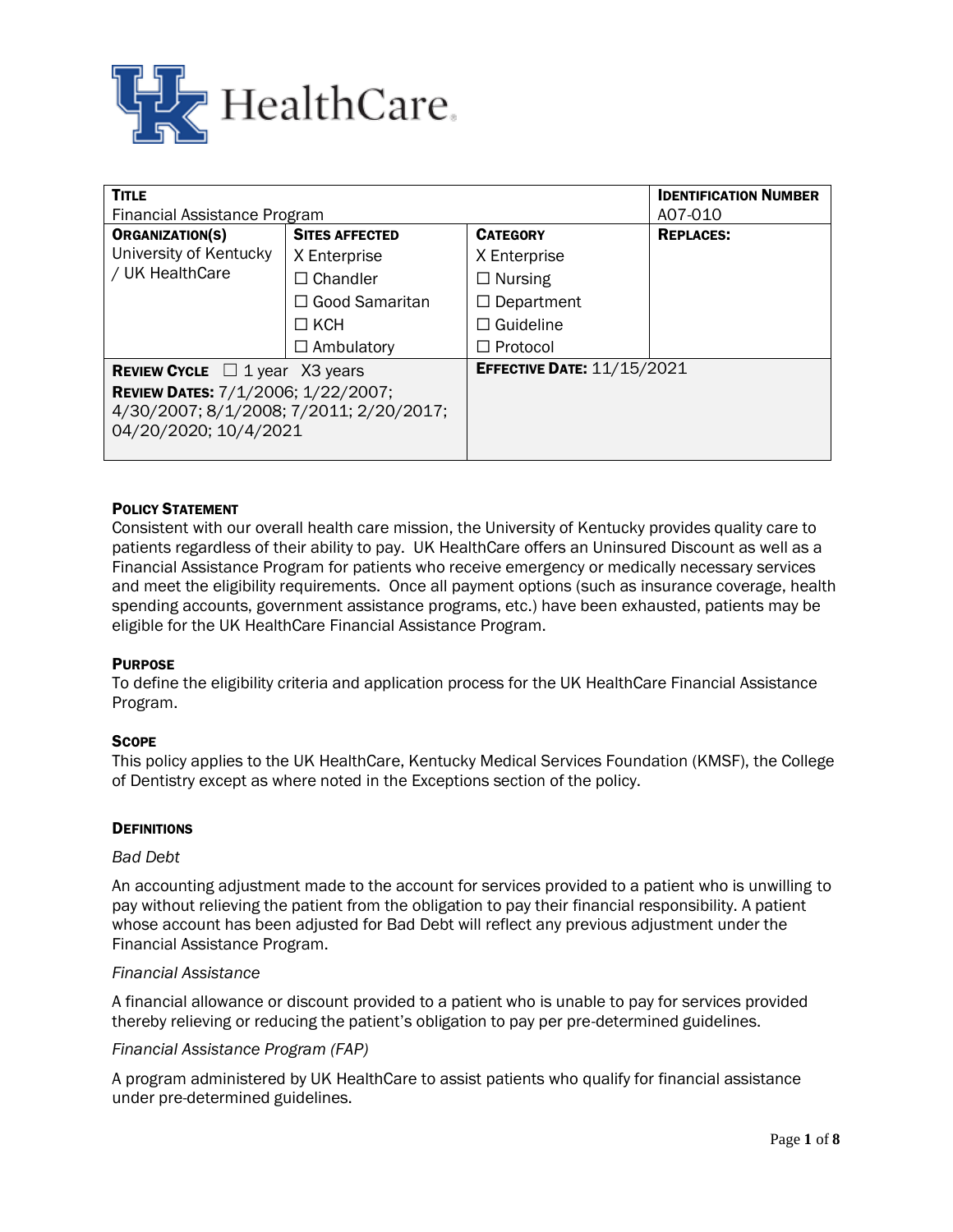# *Other Funding Sources*

UK HealthCare may consider offering financial assistance to an applicant only after a thorough investigation of other funding sources for which the patient may qualify. UK HealthCare Financial Counseling (the department that administers the FAP) may assist the applicant in applying for and obtaining coverage from various sources as appropriate.

### *Insured Patient*

If a patient is insured and the patient's insurance does not cover emergency or medically necessary care provided by a UK HealthCare hospital, the patient will be allowed a discount that limits the payment responsibility to the amounts generally billed to individuals who have insurance covering such care. Patients insured under a commercial health plan or Medicare with a minimum medical bill balance of \$35.00 may be considered for financial assistance only if their total yearly income falls within 0-300% of the Federal Poverty Level. Financial assistance will not be applied to copayments or coinsurance for services provided within the College of Medicine.

# *Income Verification*

A verification of income in the form of a proof of employment letter, salary, paycheck stubs, IRS Form W-2, Federal Income Tax Return, or other form that verifies the income or salary earned by an employed individual. Proof of verification may include those forms described in the Income Verification section of this policy.

# *International/Medical Tourism*

Medical Tourism refers to individuals traveling abroad to obtain medical treatment for a pre-existing condition.

# *Effective Period*

The effective period is the time period in which the financial assistance starts and ends.

### **PROCEDURES**

### *Qualification Requirements*

For an individual to be considered for the Financial Assistance Program, the following requirements must be met:

- 1. The individual shall not be in the custody of a unit of government which is responsible for coverage of the acute care needs of the individual;
- 2. The individual shall not be in the United States under a student visa or a family member of an individual on a student visa;
- 3. The individual shall have cooperated with efforts to exhaust all other payment options, including applying for commercial or government health insurance coverage (Medicare or Medicaid) or for other funding sources;
- 4. The individual shall have completed a program application, and provided supporting documentation to verify income; and
- 5. The individual shall not be prohibited from participating in Federal or State funded programs.

# *Time Frame*

Financial assistance may be requested up to the point that the account is released to a third party for collection activity. A request for financial assistance must include the provision of all required documentation. If financial assistance eligibility cannot be determined, good stewardship requires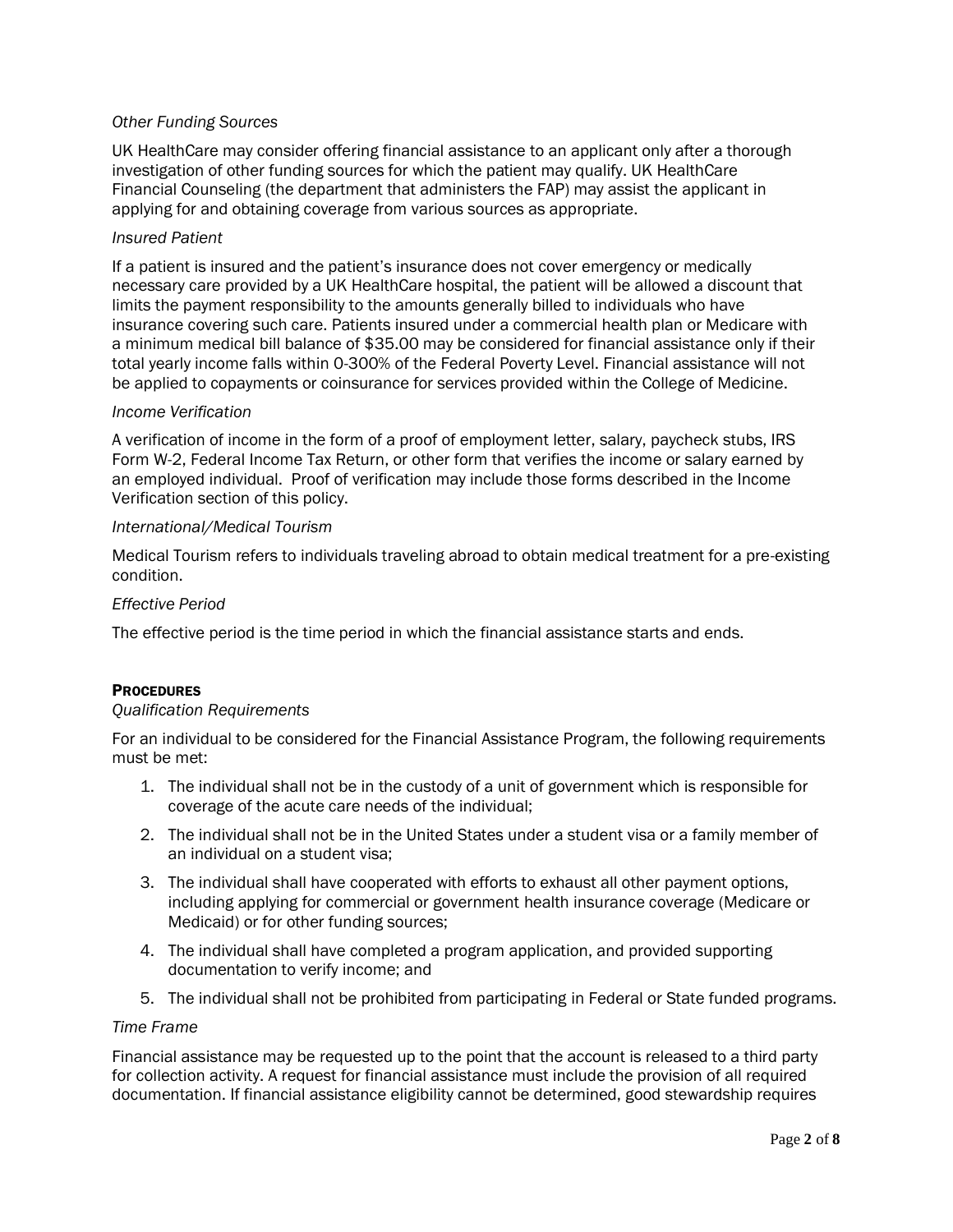that UK HealthCare attempt to collect fees for services provided; however, internal collection activities shall cease (except in the case of medical liens) when an applicant has been determined to be eligible for financial assistance. Collection efforts against any third party, such as an insurance company, who may be responsible for any portion of an account, shall continue.

# *Financial Assistance Application*

UK HealthCare Financial Counseling or a designated UK HealthCare representative may assist the applicant with completing the Financial Assistance Application. The applicant can access the financial assistance application online at [https://ukhealthcare.uky.edu/patients](https://ukhealthcare.uky.edu/patients-visitors/patients/payment-insurance/financial-assistance)[visitors/patients/payment-insurance/financial-assistance.](https://ukhealthcare.uky.edu/patients-visitors/patients/payment-insurance/financial-assistance) The applicant may be the patient, a representative of the patient or the patient's account guarantor. The Financial Assistance Application shall include information about the supporting documentation necessary to evaluate accurately the applicant's ability to pay for services provided. If a Financial Assistance Application is incomplete, UK HealthCare Patient Financial Advocate or other designated representative shall notify the individual of the information relevant or necessary to completing the application. Application must be completed within 30 days of application submission including all supporting documentation, or the account will be released to a third party for collection activity and is no longer eligible for financial assistance.

# *Effective Period*

Once an applicant has been approved for financial assistance, he or she may receive assistance for a period of up to six (6) months (unless changes in circumstances come to the attention of the UK HealthCare). The applicant is required to provide notice of any change in the information provided on the application at the time the change occurs and to reapply for financial assistance every six (6) months, at which point updated supporting documentation, as well as an application, must be resubmitted.

### *Income Verification*

The applicant shall verify income for each person in the applicant's family unit during the immediately preceding three (3) months through the following means:

- 1. Documentation Verifying Income: Income may be verified by any of the following:
	- (a) Most recent Federal Income Tax Return, IRS Form W-2, or other tax Form reporting annual income or one of any of the following:
		- (i) Wages and Earnings Statement, Pay Check Remittance, Social Security determination letter, Disability Notification Letter or
		- (ii) Worker's Compensation or Unemployment Compensation Determination Letter, letter from the employer indicating Gross Income
	- (b) If the applicant has not provided this documentation, UK HealthCare shall send the applicant a letter requesting documentation of income.
- 2. Deceased Patient: Deceased patients with no estate may be deemed to have no income for the purpose of UK HealthCare's calculation of income.
- 3. Calculation of Income: For adults, the term "Total Yearly Income" on the Financial Assistance Application refers to the sum of yearly gross income of the applicant and the applicant's spouse. If the applicant is a minor, the term "Total Yearly Income" refers to the sum of yearly gross income of the applicant and the applicant's father and mother or other person who is legally responsible for financial obligations of the applicant. In addition to yearly income, UK HealthCare shall also consider the applicant's and the applicant's family's ability to pay. The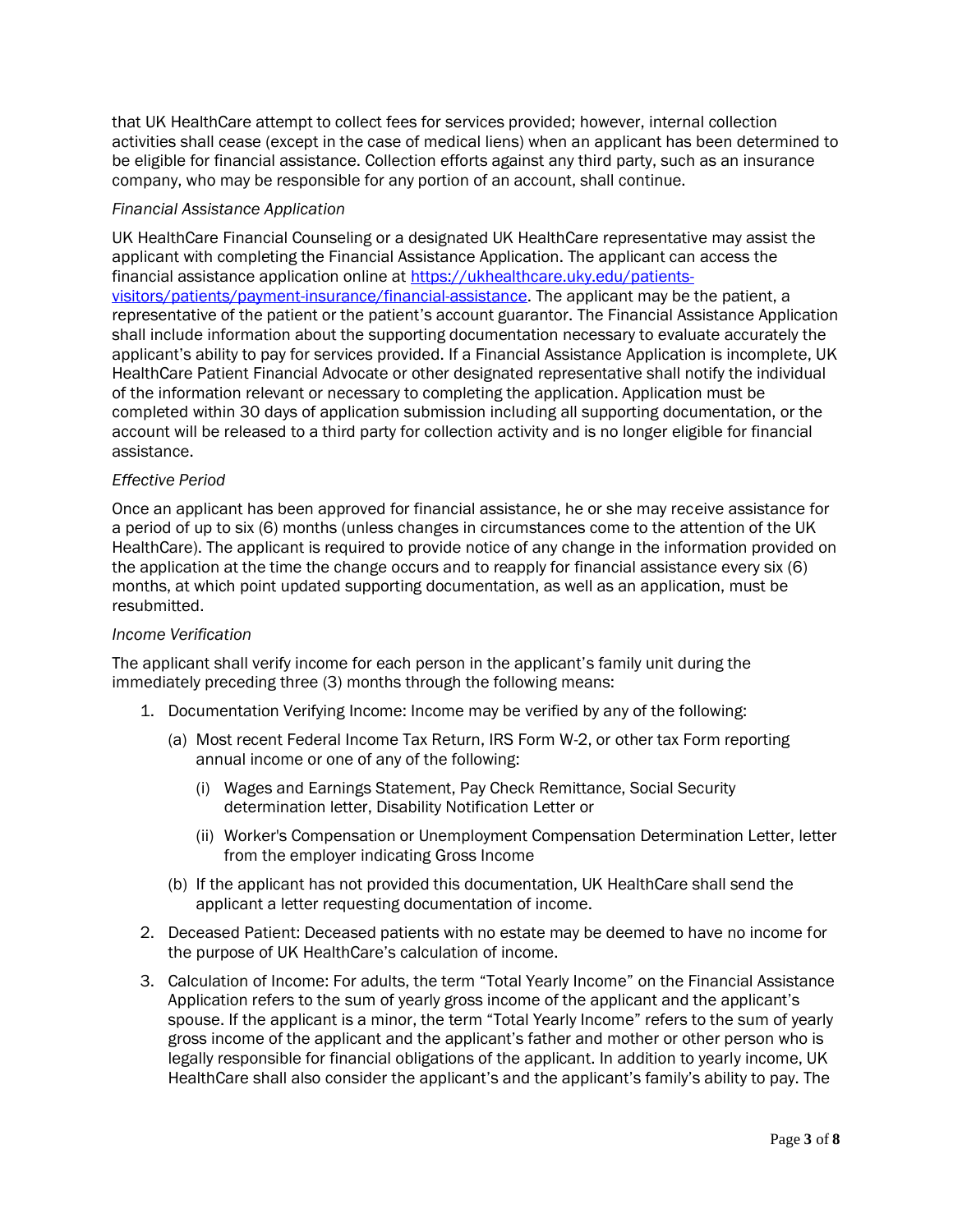applicant shall verify the number of people in the applicant's family unit. All income of a family unit is to be counted and a family unit may include:

- (a) The individual;
- (b) The individual's spouse who lives in the home;
- (c) A parent or parents of a minor child, who live(s) in the home;
- (d) All minor children who live in the home; or
- (e) Related and nonrelated household member(s) who do not fall into one of the groups listed above shall be considered a separate family unit.

Upon verification that income shall increase or decrease, the anticipated income shall be used.

### *Classification of Financially Indigent*

Financially indigent refers to an uninsured or underinsured applicant whose medical expenses, in relation to income, create a devastating financial hardship if required to pay in full. UK HealthCare classifies applicants as financially indigent based upon patient's yearly income as a percentage of current Federal Poverty Guidelines published annually by the U.S. Department of Health and Human Services (FPL). To determine applicant eligibility, UK HealthCare will consider the applicant's family size and the scope and extent of the applicant's medical bills. Applicants classified as financially indigent who meet the qualification requirements for participation in the Financial Assistance Program, shall be eligible for financial assistance in the form of a financial allowance, discount or waiver. The following table shall determine the percentage of the discount available, but does not apply to cases involving patient responsibility dictated by commercial insurance:

| <b>Total Yearly Income as a Percent</b><br>of Federal Poverty Level | <b>Discount</b><br>Percentage | <b>Office Visits Uninsured or Underinsured</b><br>(Patient Responsibility) |  |
|---------------------------------------------------------------------|-------------------------------|----------------------------------------------------------------------------|--|
| $0 - 300%$                                                          | 100%                          | $$10.00$ co-pay                                                            |  |
| 301% to 500%                                                        | 80%                           | 20% or \$20.00 copay whichever is<br>greater                               |  |
| 501% to 700%                                                        | 60%                           | 40% of all charges                                                         |  |

Any financial allowance, discount of medical fees, including, without limitation the percentage of discount set forth in the above table and discounts of coinsurance or deductibles, authorized in accordance with this policy, are not intended to influence the applicant's selection of a particular provider, practitioner or supplier. Furthermore, such allowance or discount shall not be offered as part of any advertisement or solicitation. Any payments received on the account balance will remain on the account and no refund shall be issued. Any financial allowance or discount shall not be done on a routine basis but only after the applicant has been approved for financial assistance under this policy and UK HealthCare has determined in good faith that the individual is in need of financial assistance or reasonable collections efforts have failed.

### *Discounts for Uninsured Services*

Persons who have no health insurance coverage, no coverage from any other third party (such as third-party auto liability coverage), or who obtain services not covered by their health insurance will be eligible for a 20% discount on charges, except for services noted in the Exceptions section. This discount will be given regardless of income or Kentucky residency.

Uninsured patients who have visits that ultimately become eligible for financial assistance and have previously received an uninsured discount adjustment will receive a charity care adjustment totaling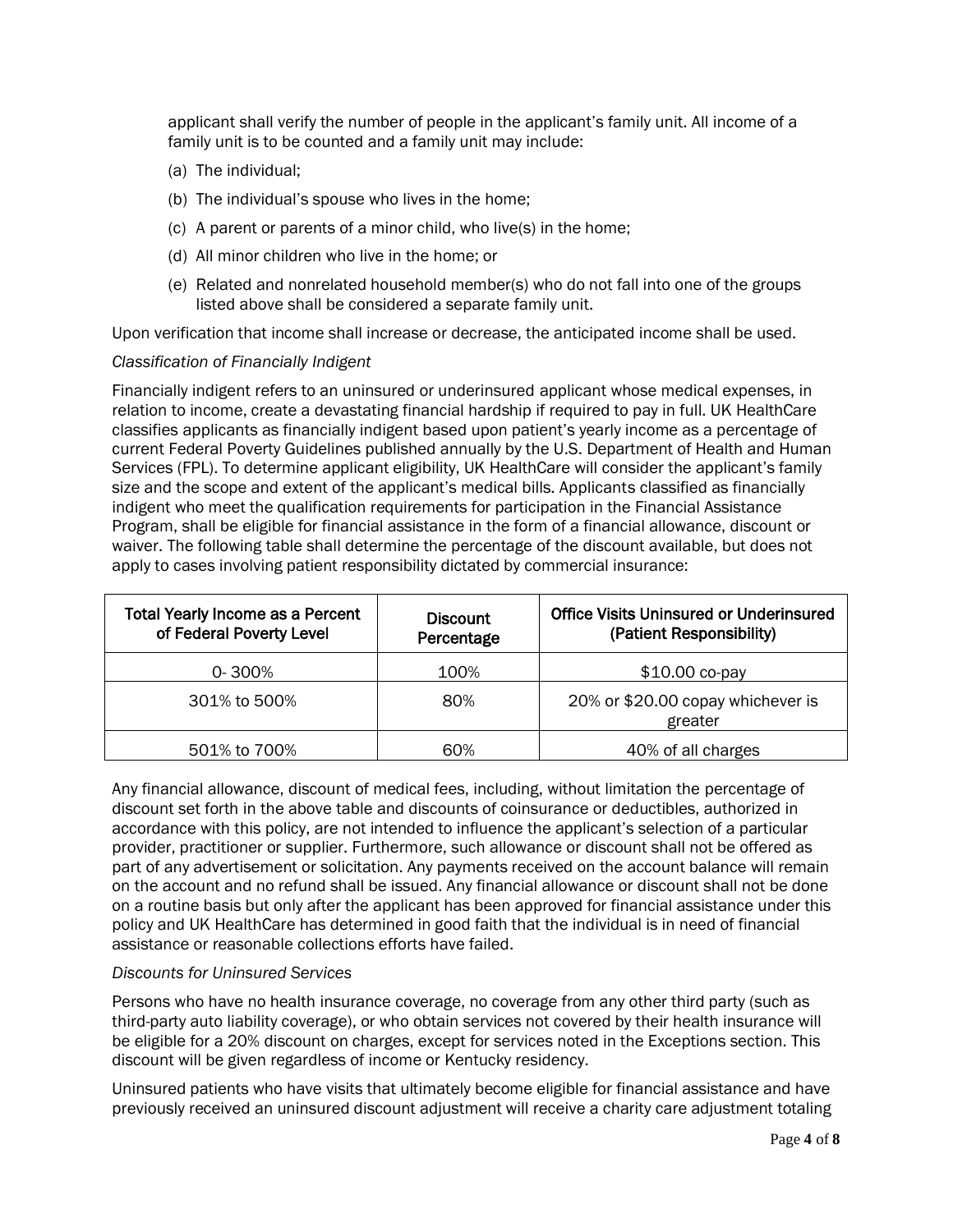the patient balance at the time of the financial assistance approval. The uninsured discount will not be reversed. As a result, the sum of the uninsured discount adjustment(s) and financial assistance adjustment(s) posted to the same account equals the total financial assistance adjustment for financial reporting purposes.

# *International/Medical Tourism*

UK HealthCare shall evaluate international patients referred to UK HealthCare as for Medical Tourism or other health care providers representing a patient of Medical Tourism individually for eligibility under this policy.

### *Transplant Services*

Transplant services, including bone marrow transplant and solid organ, shall follow the process stated for uninsured/underinsured transplant candidates in existing enterprise policy [A07-070,](https://ukhealthcare.mc.uky.edu/policies/enterprise/_layouts/15/WopiFrame.aspx?sourcedoc=/policies/enterprise/Enterprise/A07-070%20Blood%20and%20Marrow%20Transplant%20Payment.docx&action=default&DefaultItemOpen=1)  [Blood and Marrow Transplant \(BMT\) Payment Policy](https://ukhealthcare.mc.uky.edu/policies/enterprise/_layouts/15/WopiFrame.aspx?sourcedoc=/policies/enterprise/Enterprise/A07-070%20Blood%20and%20Marrow%20Transplant%20Payment.docx&action=default&DefaultItemOpen=1) and according to policy and procedures regarding solid organ transplants.

# *Organ Donation Financial Issues*

UK HealthCare's policy is to encourage organ donations and transplantations in accordance with the Center for Medicare & Medicaid Services (CMS) requirements. UK HealthCare recognizes that a financial burden is created for the responsible party of an organ donation candidate as a result of the additional cost of medical services furnished after treatment is judged to be futile but before brain death is declared and Kentucky Organ Donor Affiliates (KODA) assumes responsibility.

Health care team members shall notify the director of Patient Financial Services at 859-685-4237, of cases where care is required between the time treatment is judged to be futile and brain death is declared. The director of Patient Financial Services shall ensure that charges for services related to prolonging care for the purposes of organ donation not covered by federal, state, or third-party programs shall be adjusted from of the individual patient account into a financial allowance account. The responsible party shall not be held liable for these services.

### *Patient Status Categories*

The Financial Assistance Program attempts to collect appropriate patient responsibility (copayments, co-insurance, deductibles, etc.) for professional services and deposits for the nondiscounted portion of fees for both facility and professional services before or at the time of service. Such patient responsibilities shall be determined as follows:

- (a) Total Yearly Income Over 300% of the FPL: Financial Assistance Program discounts applicable with appropriate Financial Assistance Program application and proof of income for UK HealthCare patients.
- (b) At or under 300% of the FPL: Financial Assistance Program discounts applicable with appropriate Financial Assistance Program application and proof of income for UK Hospital. Professional fees for College of Medicine uninsured patients shall require copayments in the amount of \$10\* for Office Visits (established).

# \*Different co-pay amounts may be collected in conjunction with separate contracts that have been approved by the Office of Legal Counsel.

Sometimes a patient's condition requires treatment before Financial Counseling may have an opportunity to complete the application process and collect appropriate co-payments and deposits. As a result, patients are assigned patient status categories, which are determined by the attending physician, to allow patient care to be provided in a timely manner. Assignment of patient status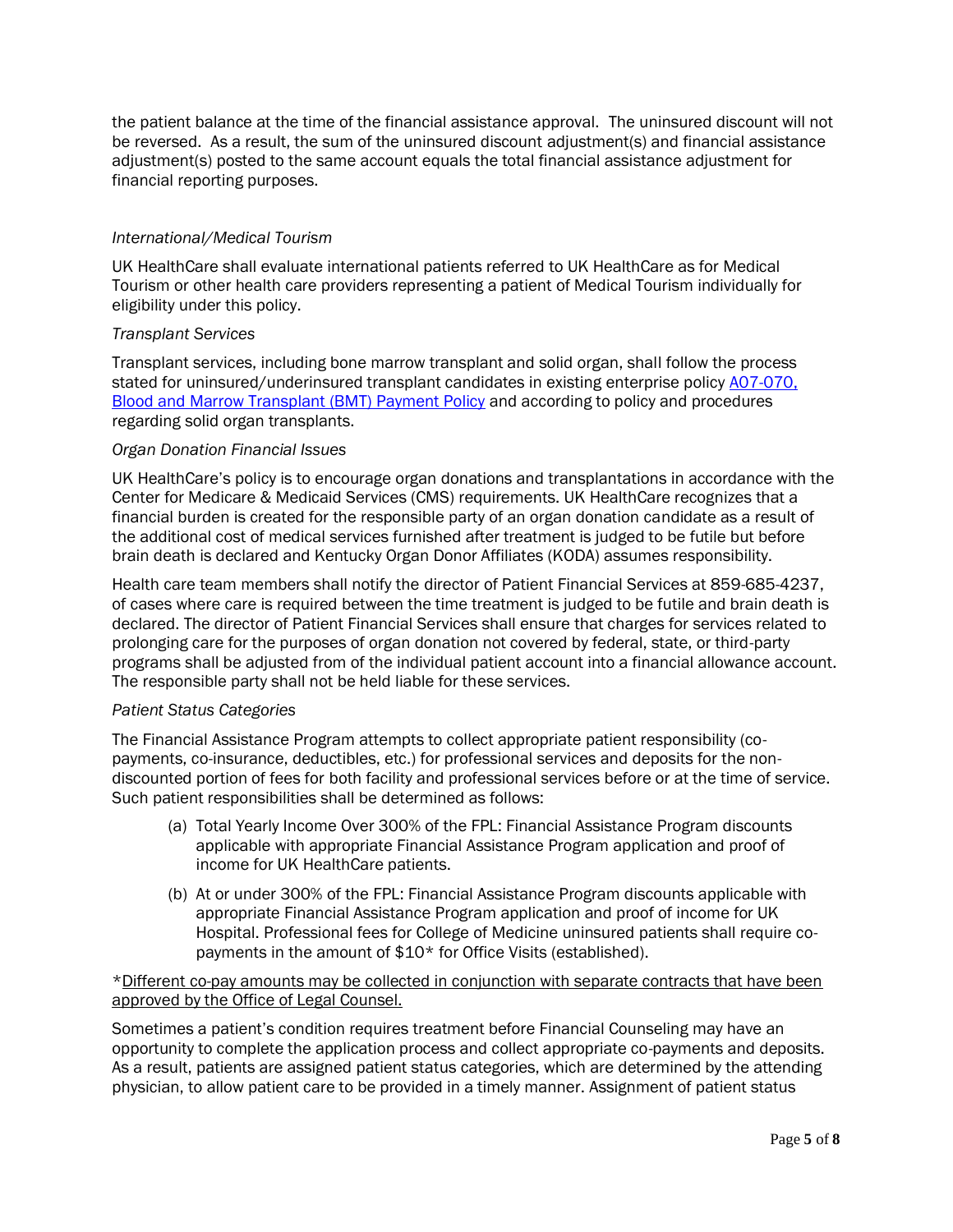categories may vary by context and by the judgment of individual practitioners. The UK HealthCare chief medical officer shall resolve any disputes arising from determination of category.

- 1. *Category 1*: Financial Counseling shall attempt to process the application and collect any applicable patient responsibilities, but appropriate health care services shall be provided without delay. Patients in this category include:
	- (a) Patients with urgent or emergent conditions presenting in the Emergency Department or other parts of the hospital that shall be addressed immediately.
	- (b) Patients whose condition without the service is likely to worsen and lead to more serious medical problems.
	- (c) Patients whose condition requires the ongoing monitoring of the treatment plan.
- 2. *Category 2*: A category 2 determination is appropriate when the patient's condition does not require urgent or emergent treatment and is unlikely to progress quickly to a more serious problem if the service is postponed. Patients in Category 2 are required to submit an application with documentation of income and pay any patient responsibilities before receipt of health care services.
- 3. *Exempt*: Patients who require services not covered by the UK HealthCare Financial Assistance Program, as defined in the Exclusions section of this policy, are not eligible for financial assistance and are considered exempt. Payment for excluded services shall be collected in advance. If the services have a defined case rate, no additional discounts apply. If the services do not have a defined case rate, the maximum discount without administrative approval for both UK Hospital and the College of Medicine shall be 20%.

# *Deposit Requirements*

Patients who do not have medical insurance and schedule an appointment in a UK HealthCare ambulatory practice shall be advised that they will be considered full pay and a deposit is required in the amount of \$100. Uninsured patients shall be directed to call the Financial Assistance call center to be screened for potential programs prior to treatment and will be required to supply any supporting documentation prior to their appointment. Those patients who do not complete the financial assistance process prior to their appointment shall be expected to pay the full deposit and will remain full pay. Any payments received on the account balance will remain on the account and no refund shall be issued, except those who are at or below 100% of the Federal Poverty Level.

### *Approval Procedures*

Once the Financial Assistance Application form is completed and the information and supporting documentation is verified, a designated Patient Financial Advocate shall decide whether the patient qualifies for financial assistance. When a patient does not qualify for financial assistance, a collection specialist shall send the applicant the appropriate notification letter.

If the financial assistance application is denied, an applicant may request review by the Patient Financial Services Manager. If the Patient Financial Services Manager denies the application, the applicant may request review by the Accounts Receivable Review Committee who shall review the application in accordance with the Committee procedures and guidelines. A decision by the Accounts Receivable Review Committee shall be final and binding on the applicant.

### *Falsification of Information*

Falsification of income information may result in denial of the Financial Assistance Application. If, after an applicant is granted financial assistance, UK HealthCare determines that material portion of information provided for the Financial Assistance Application is untrue, the financial assistance shall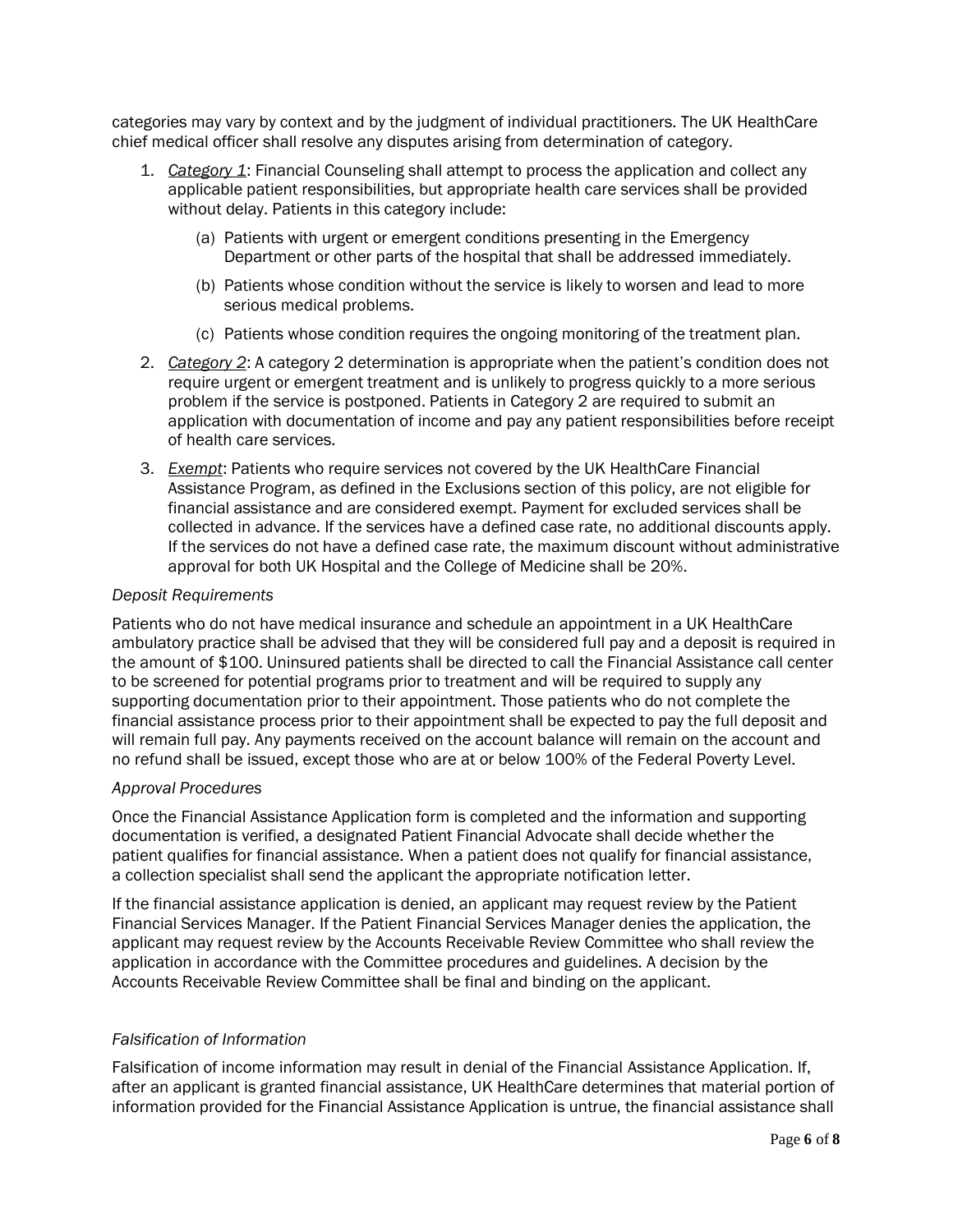be withdrawn and the full amount that had been due before the adjustment shall become due. The applicant shall receive the standard full pay 20% discount.

# *Exclusions*

The Financial Assistance Program may not be applied to charges for certain medical services and procedures. Excluded services and procedures include, but are not be limited to:

- 1. Cosmetic/Aesthetic procedures;
- 2. Transform Health Episode of Care except services offered by Transform Health Primary Care Lasik procedures;
- 3. Infertility services;
- 4. Non-emergent eye exams/optical services, medical contacts or lenses with pre-approval by the Medical Director, limited to one pair per year;
- 5. Non-emergent auditory exams;
- 6. Hearing aids;
- 7. Elective Services performed by College of Dentistry providers;
- 8. Outpatient Pharmacy services including specialty pharmacy services;
- 9. Detoxification related to drugs or alcohol;
- 10. Integrative Medical Services;
- 11. Contraceptive measures or medication or reversal of a contraceptive measure;
- 12. Sleep studies;
- 13. Transplant Solid Organ and Blood Marrow Transplant;
- 14. Allergy testing, shots, and vials;
- 15. Retail Pharmacy;
- 16. Self-Pay Restricted (voluntary renunciation of available insurance);
- 17. Elective procedures;
- 18. All pre-testing, follow-up care, and complications of excluded services.

### *Document Retention Procedures*

UK HealthCare shall maintain all documentation, including, documentation of patient interviews and questionnaires, used to identify and approve or deny an applicant for financial assistance in accordance with the applicable record retention policy.